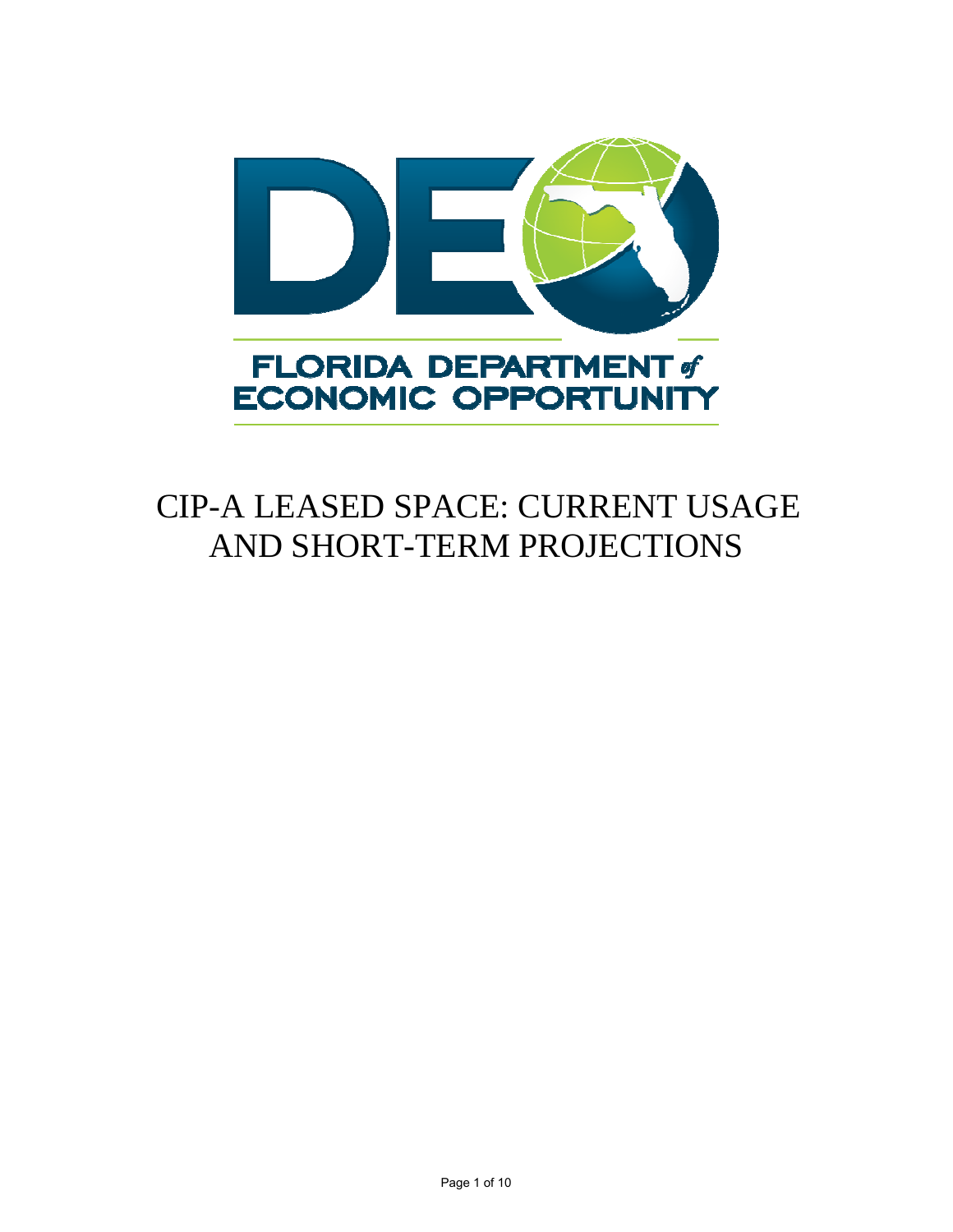| <b>Agency:</b>  | Department of Ecomonic Opportunity                             |        |            |                               |                               |            |            |
|-----------------|----------------------------------------------------------------|--------|------------|-------------------------------|-------------------------------|------------|------------|
| <b>Service:</b> | Executive Leadership (40100100)                                |        |            |                               |                               |            |            |
|                 | LRPP NARRATIVE PAGES DESCRIBING SERVICE-LEVEL LEASE            |        |            |                               | N/A                           |            |            |
| <b>STATE-</b>   | <b>Currently Occupied Space</b><br>(square feet)<br>PRIVATELY- |        |            | <b>Projected Leased Space</b> |                               |            |            |
| <b>OWNED</b>    | <b>OWNED</b>                                                   | OTHER* | FY 2013-14 | FY 2014-15                    | FY 2015-16                    | FY 2016-17 | FY 2017-18 |
| 8,823           |                                                                |        | 8,823      | 8,823                         | 8,823                         | 8,823      | 8,823      |
|                 | % of Total<br>Leased Space<br>Privately-Owned<br>0%            |        |            |                               |                               |            |            |
|                 |                                                                |        |            |                               |                               |            |            |
|                 | <b>Annual Costs</b>                                            |        |            |                               | <b>Projected Leased Space</b> |            |            |
| <b>STATE-</b>   | (dollars)                                                      |        |            |                               | (dollars)                     |            |            |
| <b>OWNED</b>    | PRIVATELY-<br><b>OWNED</b>                                     | OTHER* | FY 2013-14 | FY 2014-15                    | FY 2015-16                    | FY 2016-17 | FY 2017-18 |
| 96,524          |                                                                |        | 99,419     | 102,402                       | 105,474                       | 108,638    | 111,897    |

*NOTE: "Other\*" means space leased from a local government or non-profit entity.*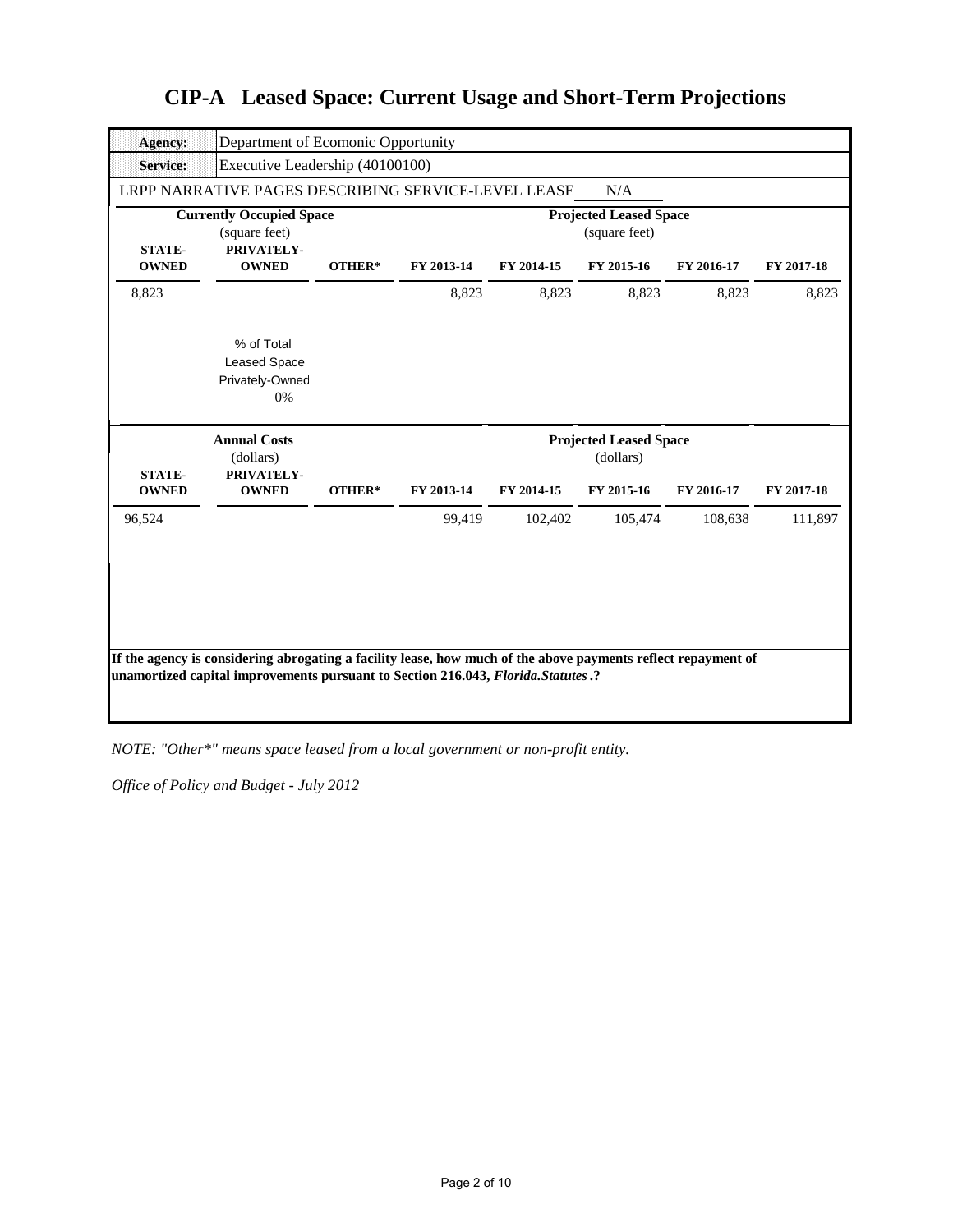| <b>Agency:</b>                | Department of Economic Opportunity                                                                                                                                                                  |        |                                                |            |                               |            |            |  |
|-------------------------------|-----------------------------------------------------------------------------------------------------------------------------------------------------------------------------------------------------|--------|------------------------------------------------|------------|-------------------------------|------------|------------|--|
| <b>Service:</b>               | Finance and Administration (40100200)                                                                                                                                                               |        |                                                |            |                               |            |            |  |
|                               | LRPP NARRATIVE PAGES DESCRIBING SERVICE-LEVEL LEASE                                                                                                                                                 |        |                                                |            | N/A                           |            |            |  |
| <b>STATE-</b>                 | <b>Currently Occupied Space</b><br>(square feet)<br>PRIVATELY-                                                                                                                                      |        | <b>Projected Leased Space</b><br>(square feet) |            |                               |            |            |  |
| <b>OWNED</b>                  | <b>OWNED</b>                                                                                                                                                                                        | OTHER* | FY 2013-14                                     | FY 2014-15 | FY 2015-16                    | FY 2016-17 | FY 2017-18 |  |
| 19,398                        |                                                                                                                                                                                                     |        | 19,398                                         | 19,398     | 19,398                        | 19,398     | 19,398     |  |
|                               | 9.998<br>% of Total<br><b>Leased Space</b><br>Privately-Owned<br>34%                                                                                                                                |        | 9,998                                          | 9,998      | 9,998                         | 9,998      | 9,998      |  |
|                               | <b>Annual Costs</b>                                                                                                                                                                                 |        |                                                |            | <b>Projected Leased Space</b> |            |            |  |
|                               | (dollars)                                                                                                                                                                                           |        |                                                |            | (dollars)                     |            |            |  |
| <b>STATE-</b><br><b>OWNED</b> | PRIVATELY-<br><b>OWNED</b>                                                                                                                                                                          | OTHER* | FY 2013-14                                     | FY 2014-15 | FY 2015-16                    | FY 2016-17 | FY 2017-18 |  |
| 212,214                       |                                                                                                                                                                                                     |        | 218,581                                        | 225,138    | 231,892                       | 238,849    | 246,014    |  |
|                               | 49,990                                                                                                                                                                                              |        | 49.990                                         | 49,990     | 51,490                        | 52,989     | 54,589     |  |
|                               | If the agency is considering abrogating a facility lease, how much of the above payments reflect repayment of<br>unamortized capital improvements pursuant to Section 216.043, Florida. Statutes .? |        |                                                |            |                               |            |            |  |

*NOTE: "Other\*" means space leased from a local government or non-profit entity.*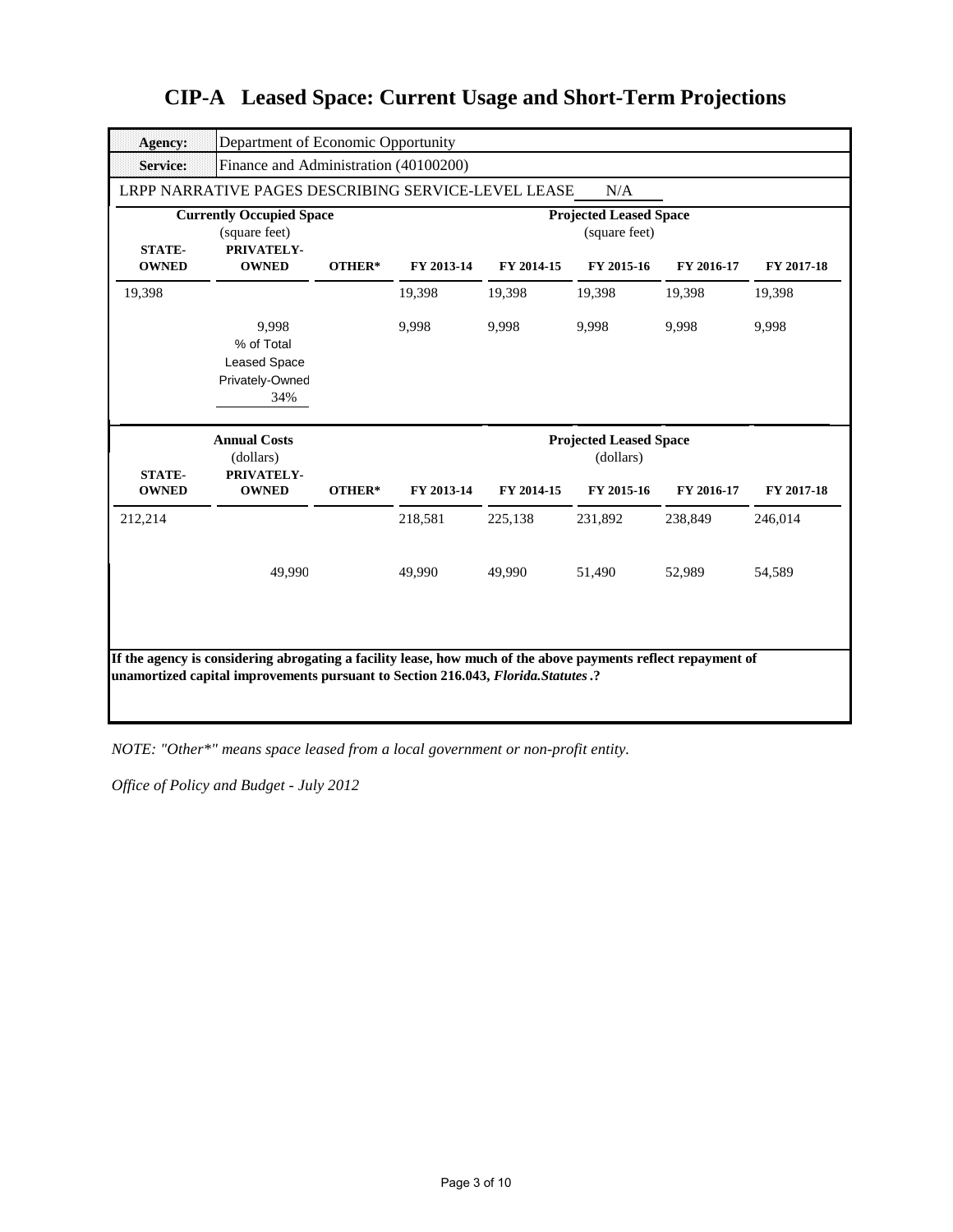| <b>Agency:</b>                | Department of Economic Opportunity                             |        |                                                |                   |                                            |                   |                   |  |
|-------------------------------|----------------------------------------------------------------|--------|------------------------------------------------|-------------------|--------------------------------------------|-------------------|-------------------|--|
| <b>Service:</b>               | Information Systems & Support Services (40100300)              |        |                                                |                   |                                            |                   |                   |  |
|                               | LRPP NARRATIVE PAGES DESCRIBING SERVICE-LEVEL LEASE            |        |                                                |                   | N/A                                        |                   |                   |  |
| <b>STATE-</b>                 | <b>Currently Occupied Space</b><br>(square feet)<br>PRIVATELY- |        | <b>Projected Leased Space</b><br>(square feet) |                   |                                            |                   |                   |  |
| <b>OWNED</b>                  | <b>OWNED</b>                                                   | OTHER* | FY 2013-14                                     | FY 2014-15        | FY 2015-16                                 | FY 2016-17        | FY 2017-18        |  |
| 8,927<br>5,690                |                                                                |        | 9,820<br>5.690                                 | 9,820<br>5.690    | 9,820<br>5.690                             | 9,820<br>5.690    | 9,820<br>5,690    |  |
|                               | % of Total<br><b>Leased Space</b><br>Privately-Owned<br>0%     |        |                                                |                   |                                            |                   |                   |  |
|                               |                                                                |        |                                                |                   |                                            |                   |                   |  |
|                               | <b>Annual Costs</b><br>(dollars)                               |        |                                                |                   | <b>Projected Leased Space</b><br>(dollars) |                   |                   |  |
| <b>STATE-</b><br><b>OWNED</b> | PRIVATELY-<br><b>OWNED</b>                                     | OTHER* | FY 2013-14                                     | FY 2014-15        | FY 2015-16                                 | FY 2016-17        | FY 2017-18        |  |
| 153,366<br>62,249             |                                                                |        | 173,764<br>64,116                              | 173,764<br>66,040 | 173,764<br>68,021                          | 173,764<br>70,061 | 173,764<br>72,163 |  |
|                               |                                                                |        |                                                |                   |                                            |                   |                   |  |

*NOTE: "Other\*" means space leased from a local government or non-profit entity.*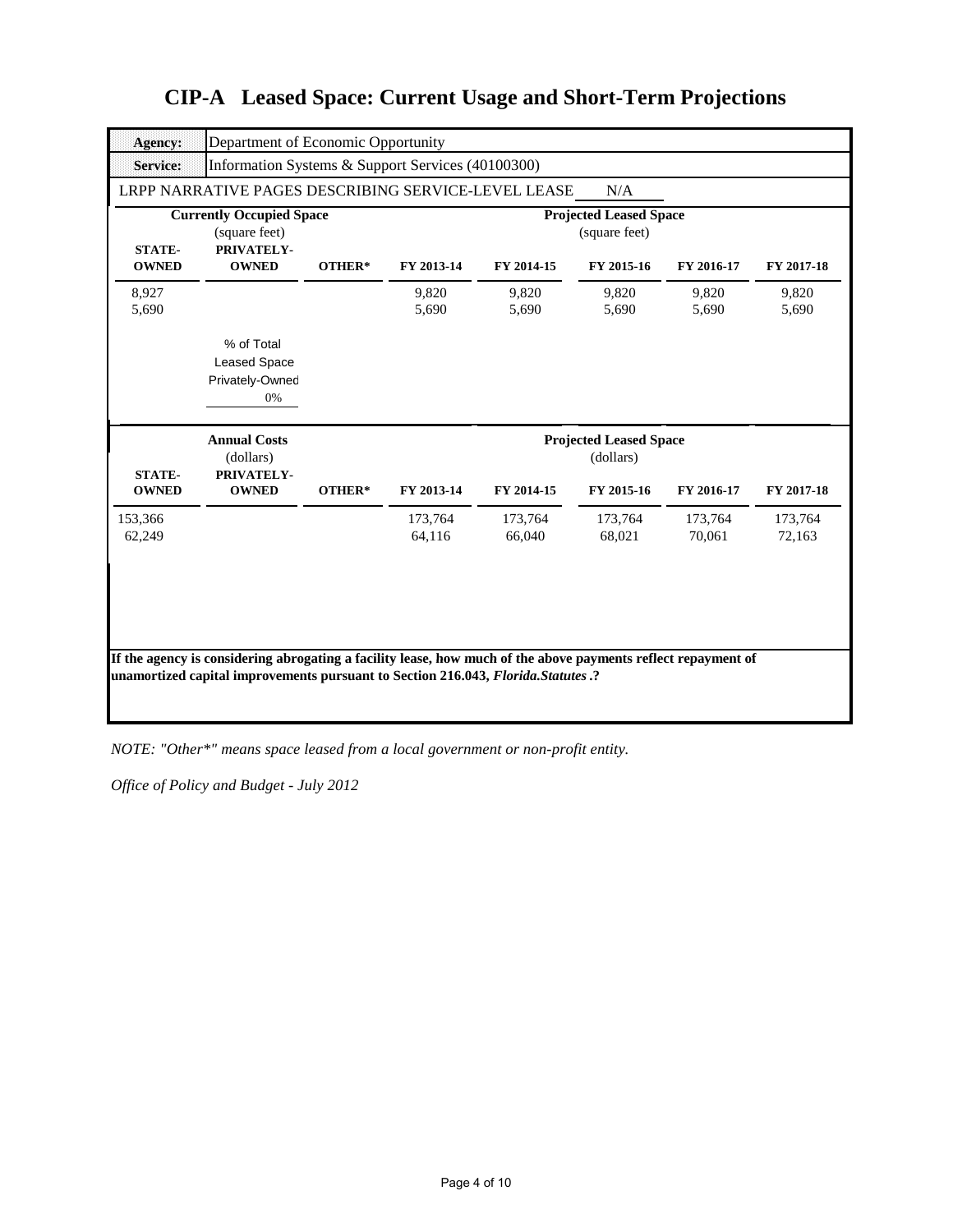| <b>Agency:</b>                | Department of Economic Opportunity                             |        |                                                |            |                               |            |            |  |
|-------------------------------|----------------------------------------------------------------|--------|------------------------------------------------|------------|-------------------------------|------------|------------|--|
| Service:                      | Program Support (40200100)                                     |        |                                                |            |                               |            |            |  |
|                               | LRPP NARRATIVE PAGES DESCRIBING SERVICE-LEVEL LEASE            |        |                                                |            | N/A                           |            |            |  |
| <b>STATE-</b>                 | <b>Currently Occupied Space</b><br>(square feet)<br>PRIVATELY- |        | <b>Projected Leased Space</b><br>(square feet) |            |                               |            |            |  |
| <b>OWNED</b>                  | <b>OWNED</b>                                                   | OTHER* | FY 2013-14                                     | FY 2014-15 | FY 2015-16                    | FY 2016-17 | FY 2017-18 |  |
| 22,052                        |                                                                |        | 22,052                                         | 22,052     | 22,052                        | 22,052     | 22,052     |  |
|                               | % of Total<br><b>Leased Space</b><br>Privately-Owned<br>0%     |        |                                                |            |                               |            |            |  |
|                               | <b>Annual Costs</b>                                            |        |                                                |            | <b>Projected Leased Space</b> |            |            |  |
|                               | (dollars)                                                      |        |                                                |            | (dollars)                     |            |            |  |
| <b>STATE-</b><br><b>OWNED</b> | PRIVATELY-<br><b>OWNED</b>                                     | OTHER* | FY 2013-14                                     | FY 2014-15 | FY 2015-16                    | FY 2016-17 | FY 2017-18 |  |
| 241,249                       |                                                                |        | 248,486                                        | 255,941    | 263,619                       | 271,528    | 279,674    |  |

*NOTE: "Other\*" means space leased from a local government or non-profit entity.*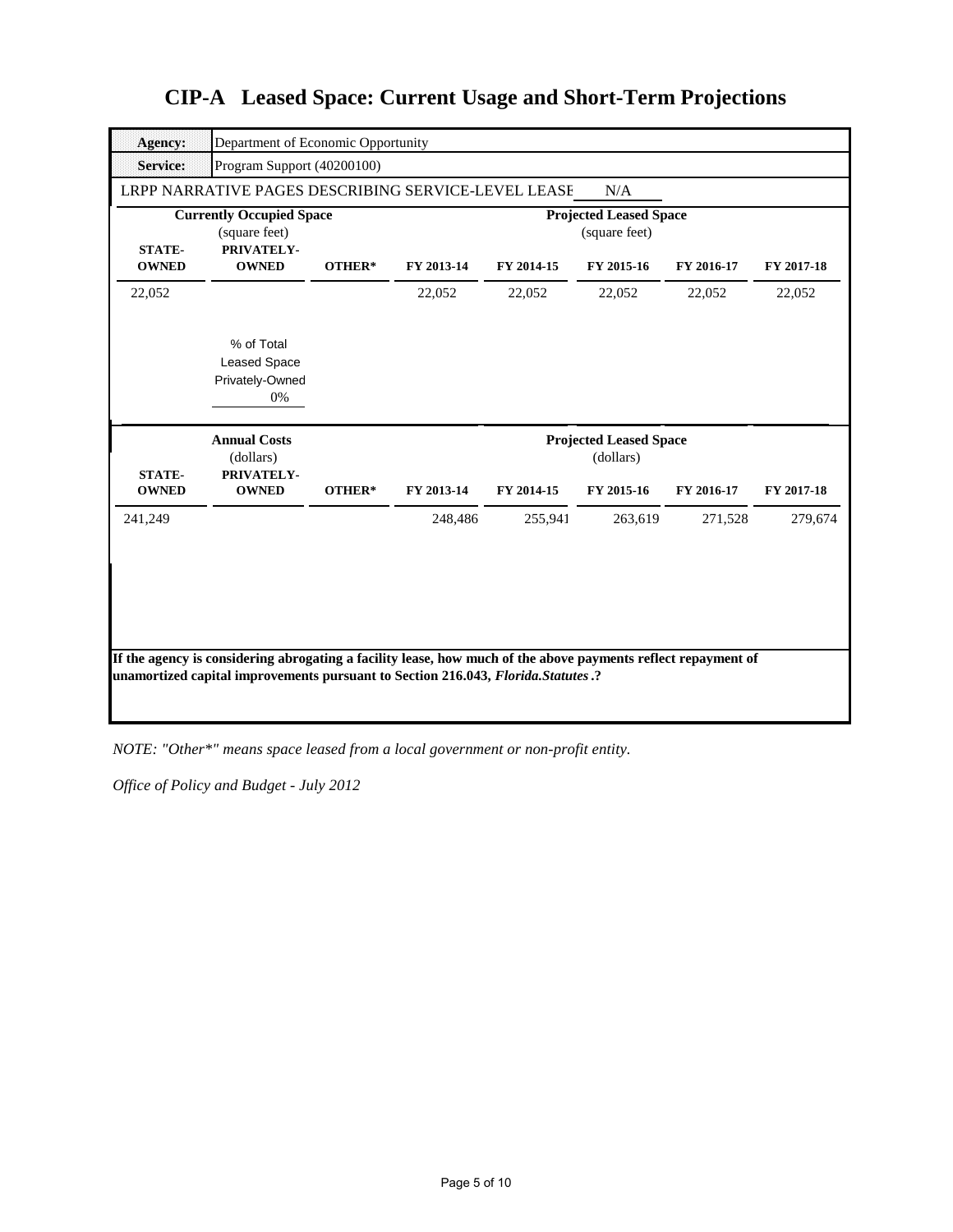| <b>Agency:</b>                | Department of Economic Opportunity                                                                                                                                                                  |        |                                                |                               |                                            |                      |                      |  |
|-------------------------------|-----------------------------------------------------------------------------------------------------------------------------------------------------------------------------------------------------|--------|------------------------------------------------|-------------------------------|--------------------------------------------|----------------------|----------------------|--|
| Service:                      | Reemployment Assistance Program (40200200)                                                                                                                                                          |        |                                                |                               |                                            |                      |                      |  |
|                               | LRPP NARRATIVE PAGES DESCRIBING SERVICE-LEVEL LEASE                                                                                                                                                 |        |                                                |                               | N/A                                        |                      |                      |  |
| <b>STATE-</b>                 | <b>Currently Occupied Space</b><br>(square feet)<br>PRIVATELY-                                                                                                                                      |        | <b>Projected Leased Space</b><br>(square feet) |                               |                                            |                      |                      |  |
| <b>OWNED</b>                  | <b>OWNED</b>                                                                                                                                                                                        | OTHER* | FY 2013-14                                     | FY 2014-15                    | FY 2015-16                                 | FY 2016-17           | FY 2017-18           |  |
| 64,561                        | 46,886<br>34,099                                                                                                                                                                                    |        | 64,561<br>46,886<br>34,099                     | 64,561<br>46,886              | 64,561<br>46,886                           | 64,561<br>46,886     | 64,561<br>46,886     |  |
|                               | 16,217<br>% of Total<br><b>Leased Space</b><br>Privately-Owned<br>60%                                                                                                                               |        | 16,217                                         | 16,217                        | 16,217                                     | 16,217               | 16,217               |  |
|                               |                                                                                                                                                                                                     |        |                                                |                               |                                            |                      |                      |  |
|                               | <b>Annual Costs</b><br>(dollars)                                                                                                                                                                    |        |                                                |                               | <b>Projected Leased Space</b><br>(dollars) |                      |                      |  |
| <b>STATE-</b><br><b>OWNED</b> | PRIVATELY-<br><b>OWNED</b>                                                                                                                                                                          | OTHER* | FY 2013-14                                     | FY 2014-15                    | FY 2015-16                                 | FY 2016-17           | FY 2017-18           |  |
| 706,297                       | 906,619<br>580,182<br>291,744                                                                                                                                                                       |        | 727,486<br>906,619<br>580,182<br>291,744       | 749.311<br>942,838<br>299,123 | 771.790<br>980,464<br>75,247               | 794.944<br>1,019,692 | 818,792<br>1,060,600 |  |
|                               | If the agency is considering abrogating a facility lease, how much of the above payments reflect repayment of<br>unamortized capital improvements pursuant to Section 216.043, Florida. Statutes .? |        |                                                |                               |                                            |                      |                      |  |

*NOTE: "Other\*" means space leased from a local government or non-profit entity.*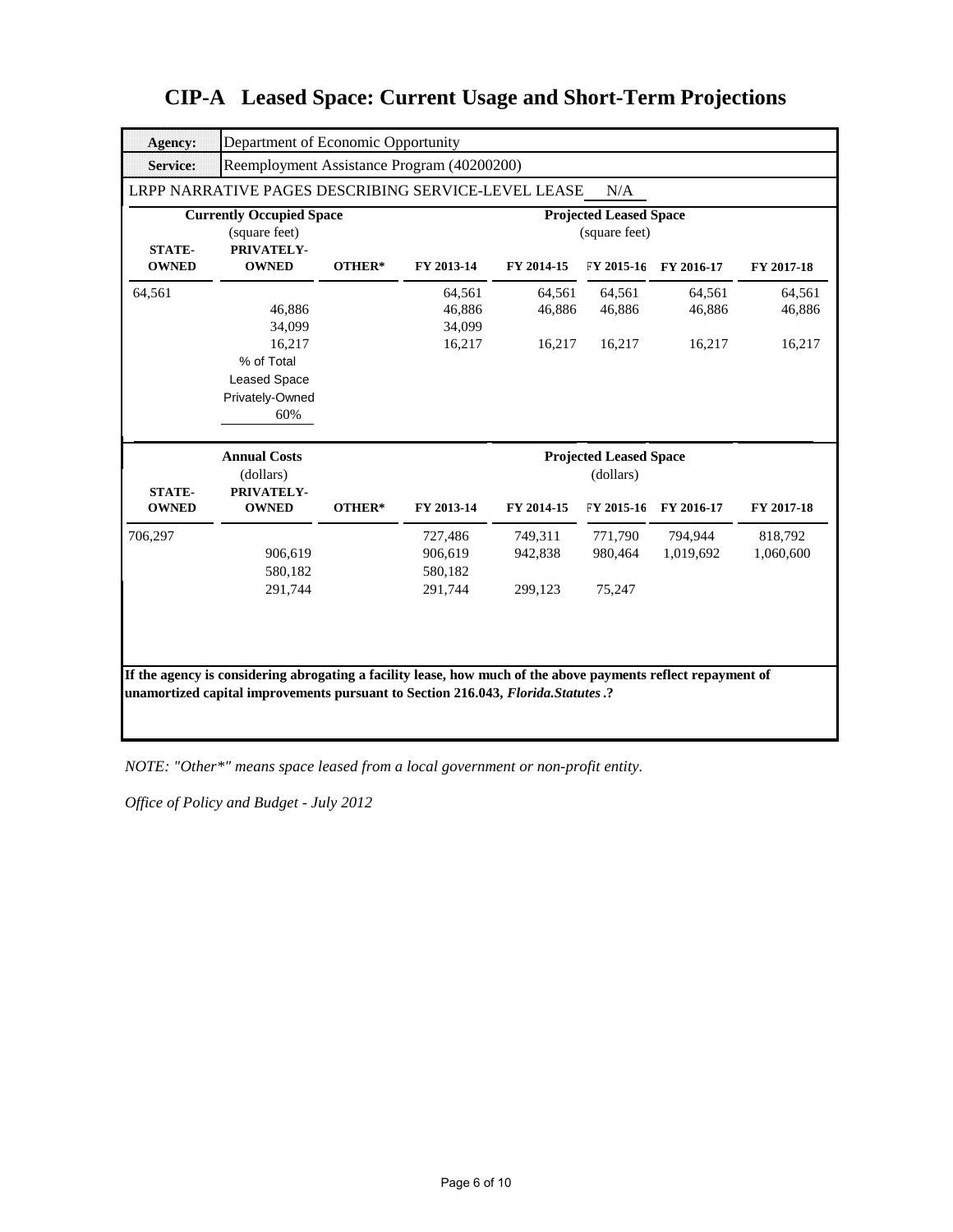| Agency:                       | Department of Economic Opportunity                                   |        |                               |                                                                                                                                                                                                     |                                            |            |            |
|-------------------------------|----------------------------------------------------------------------|--------|-------------------------------|-----------------------------------------------------------------------------------------------------------------------------------------------------------------------------------------------------|--------------------------------------------|------------|------------|
| <b>Service:</b>               |                                                                      |        |                               | Reemployment Assistanc Appeal Commission (40200700)                                                                                                                                                 |                                            |            |            |
|                               |                                                                      |        |                               | LRPP NARRATIVE PAGES DESCRIBING SERVICE-LEVEL LEASE                                                                                                                                                 | N/A                                        |            |            |
| <b>STATE-</b>                 | <b>Currently Occupied Space</b><br>(square feet)<br><b>PRIVATELY</b> |        | <b>Projected Leased Space</b> |                                                                                                                                                                                                     |                                            |            |            |
| <b>OWNED</b>                  | <b>OWNED</b>                                                         | OTHER* | FY 2013-14                    | FY 2014-1                                                                                                                                                                                           | FY 2015-16                                 | FY 2016-17 | FY 2017-18 |
|                               | 9,847                                                                |        | 9,847                         | 9,847                                                                                                                                                                                               | 9,847                                      | 9,847      | 9,847      |
|                               | % of Total<br>Leased Spac<br>Privately-Own<br>100%                   |        |                               |                                                                                                                                                                                                     |                                            |            |            |
|                               |                                                                      |        |                               |                                                                                                                                                                                                     |                                            |            |            |
|                               | <b>Annual Costs</b><br>(dollars)                                     |        |                               |                                                                                                                                                                                                     | <b>Projected Leased Space</b><br>(dollars) |            |            |
| <b>STATE-</b><br><b>OWNED</b> | <b>PRIVATELY</b><br><b>OWNED</b>                                     | OTHER* | FY 2013-14                    | FY 2014-1                                                                                                                                                                                           | FY 2015-16                                 | FY 2016-17 | FY 2017-18 |
|                               | 210,562                                                              |        | 210,562                       | 217,225                                                                                                                                                                                             | 226,415                                    | 233,538    | 240,858    |
|                               |                                                                      |        |                               | If the agency is considering abrogating a facility lease, how much of the above payments reflect repayment of<br>unamortized capital improvements pursuant to Section 216.043, Florida. Statutes .? |                                            |            |            |

*NOTE: "Other\*" means space leased from a local government or non-profit entity.*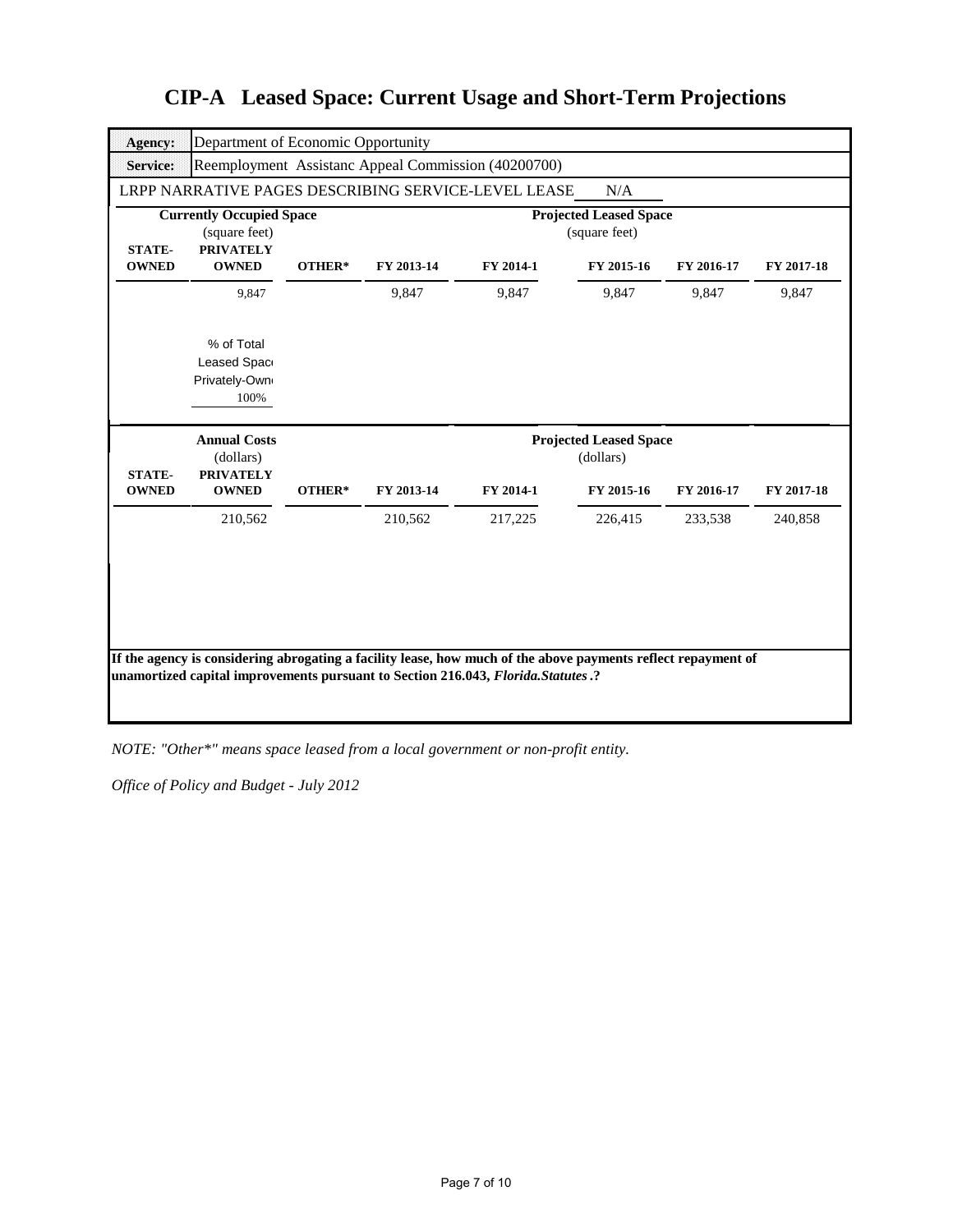| <b>Agency:</b><br><b>Service:</b> | Florida Department of Economic Opportunity<br>Bureau of Community Planning (40300100) |        |            |                                                |                               |            |            |
|-----------------------------------|---------------------------------------------------------------------------------------|--------|------------|------------------------------------------------|-------------------------------|------------|------------|
|                                   | LRPP NARRATIVE PAGES DESCRIBING SERVICE-LEVEL LEASE                                   |        |            |                                                | N/A                           |            |            |
|                                   | <b>Currently Occupied Space</b><br>(square feet)                                      |        |            | <b>Projected Leased Space</b><br>(square feet) |                               |            |            |
| <b>STATE-</b><br><b>OWNED</b>     | PRIVATELY-<br><b>OWNED</b>                                                            | OTHER* | FY 2013-14 | FY 2014-15                                     | FY 2015-16                    | FY 2016-17 | FY 2017-18 |
| 6,892                             |                                                                                       |        | 6,892      | 6,892                                          | 6,892                         | 6,892      | 6,892      |
|                                   | % of Total<br>Leased Space<br>Privately-Owned<br>0%                                   |        |            |                                                |                               |            |            |
|                                   | <b>Annual Costs</b>                                                                   |        |            |                                                | <b>Projected Leased Space</b> |            |            |
|                                   |                                                                                       |        |            |                                                |                               |            |            |
| <b>STATE-</b><br><b>OWNED</b>     | (dollars)<br>PRIVATELY-<br><b>OWNED</b>                                               | OTHER* | FY 2013-14 | FY 2014-15                                     | (dollars)<br>FY 2015-16       | FY 2016-17 | FY 2017-18 |
| 75,398                            |                                                                                       |        | 77,660     | 79,990                                         | 82,390                        | 84,862     | 87,408     |

*NOTE: "Other\*" means space leased from a local government or non-profit entity.*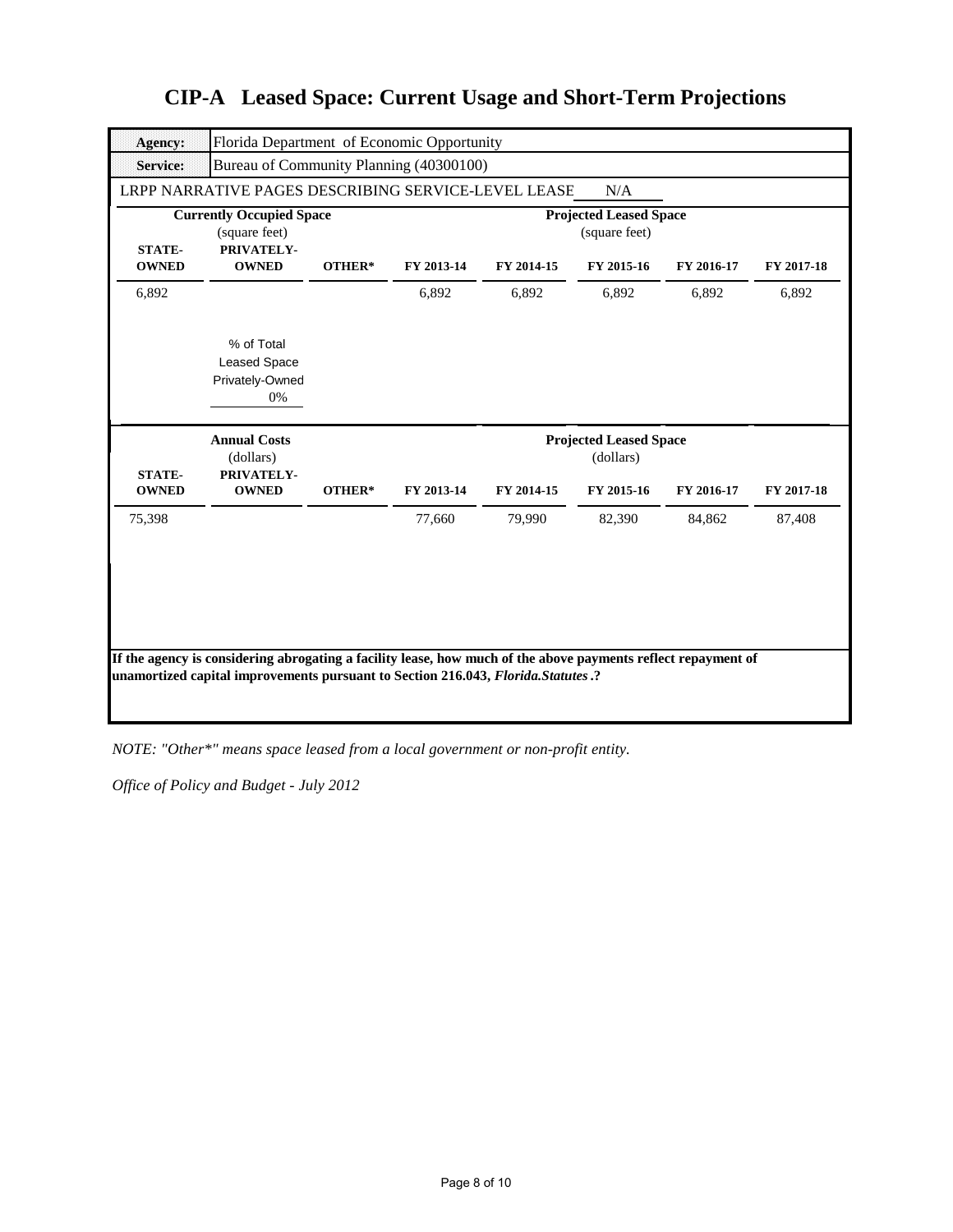| Agency:                       | Florida Department of Economic Opportunity                     |        |                                                |            |                                            |            |            |  |
|-------------------------------|----------------------------------------------------------------|--------|------------------------------------------------|------------|--------------------------------------------|------------|------------|--|
| <b>Service:</b>               | Housing and Community Development (40300200)                   |        |                                                |            |                                            |            |            |  |
|                               | LRPP NARRATIVE PAGES DESCRIBING SERVICE-LEVEL LEASE            |        |                                                |            | N/A                                        |            |            |  |
| <b>STATE-</b>                 | <b>Currently Occupied Space</b><br>(square feet)<br>PRIVATELY- |        | <b>Projected Leased Space</b><br>(square feet) |            |                                            |            |            |  |
| <b>OWNED</b>                  | <b>OWNED</b>                                                   | OTHER* | FY 2013-14                                     | FY 2014-15 | FY 2015-16                                 | FY 2016-17 | FY 2017-18 |  |
| 10,787                        |                                                                |        | 11,612                                         | 11,637     | 11,637                                     | 11,637     | 11,367     |  |
|                               | % of Total<br><b>Leased Space</b><br>Privately-Owned<br>0%     |        |                                                |            |                                            |            |            |  |
|                               |                                                                |        |                                                |            |                                            |            |            |  |
|                               | <b>Annual Costs</b><br>(dollars)                               |        |                                                |            | <b>Projected Leased Space</b><br>(dollars) |            |            |  |
| <b>STATE-</b><br><b>OWNED</b> | PRIVATELY-<br><b>OWNED</b>                                     | OTHER* | FY 2013-14                                     | FY 2014-15 | FY 2015-16                                 | FY 2016-17 | FY 2017-18 |  |
| 185,321                       |                                                                |        | 205,479                                        | 211,643    | 217,993                                    | 224,532    | 231,268    |  |

*NOTE: "Other\*" means space leased from a local government or non-profit entity.*